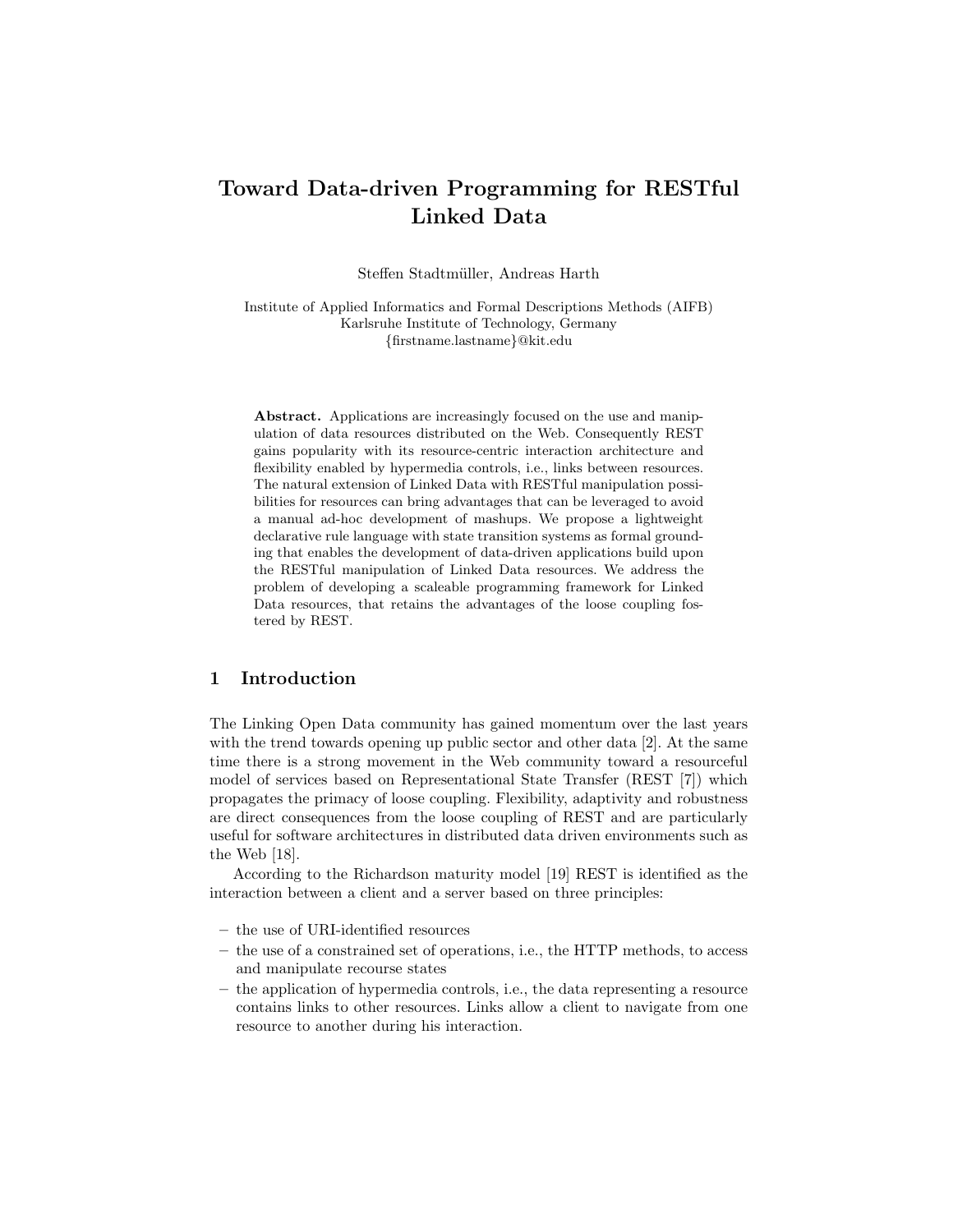The Linked Data design principles<sup>1</sup> also address the use of URI-identified resources and their interlinkage. However Linked Data is only concerned with the provisioning and retrieval of data. An extension of Linked Data with REST to allow for resource manipulation is therefore natural, and enables a lightweight, flexible distributed programming model on the web.

Following the motivation to look beyond the exposure of fixed datasets, the extension of Linked Data with REST technologies has been proposed and explored for some time [1, 27] and led recently to the establishment of the Linked Data Platform<sup>2</sup> W3C working group.

Especially in data driven scenarios an increased value comes from the combination of data and the functionality to manipulate them. The increased value of such compositions is reflected in the constant growth of the mashup ecosystem of web APIs [26].

In a REST architecture, client and server are supposed to form a contract with content negotiation, not only on the data format but implicitly also on the semantics of the communicated data, i.e., an agreement on how the data have to be interpreted [25]. Since the agreement on the semantics is only implicit, programmers developing client applications have to manually gain a deep understanding of the provided data, often based on natural text descriptions.

The combination of RESTful resources originating from different providers suffers particularly from the necessary manual effort to use them. The reliance on natural language descriptions has led to mashup designs in which programmers are forced to write glue code with little or no automation and to manually consolidate and integrate the exchanged data.

On the other hand, traditional service composition approaches that aim to decrease the manual effort lead to a tight coupling between client and server, i.e., they sacrifice flexibility and are prone to failures due to server-side changes. Traditional composition approaches often fail to leverage links between resources and do not provide straightforward mechanisms to dynamically react to state changes of resources. The reaction on state changes becomes especially important in a distributed programming environments, since a client can not ex ante predict the influence of other clients on the resources, i.e., REST does not allow a client to make assumptions on resource states.

We propose to leverage the combination of REST with Linked Data for a data and resource driven programming approach that enables a straight-forward development of applications build on semantic web resources. The main goal of the programming approach is a high degree of automation and the preservation of loose coupling by

- leveraging links between resources (i.e., hypermedia controls) provided by Linked Data
- specifying desired interactions dependent on resource states, which is enabled by a uniform state description format, i.e., RDF.

 $^1$  http://www.w3.org/DesignIssues/LinkedData.html

 $^2$  http://www.w3.org/2012/1dp/charter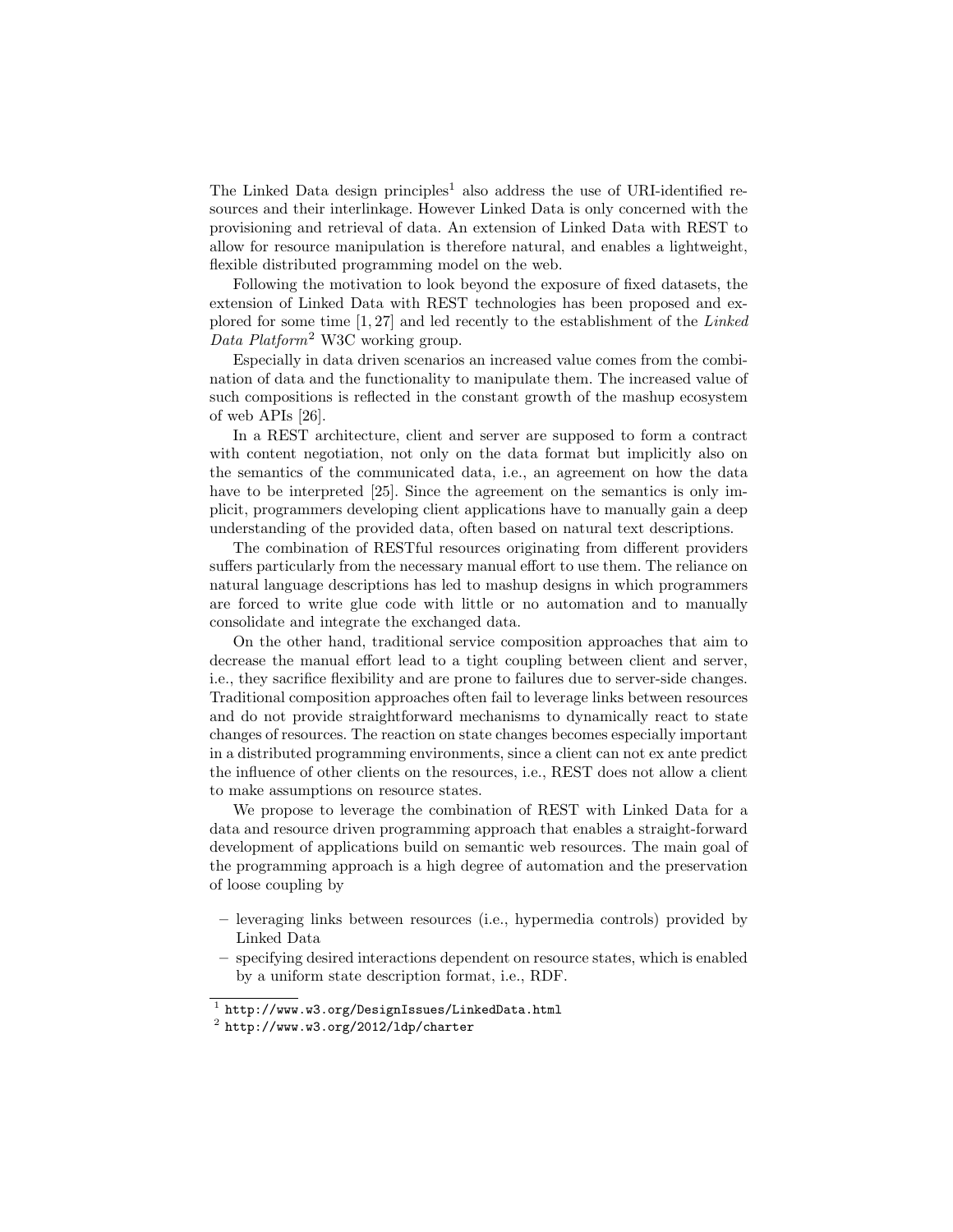The development of applications in a REST framework is especially challenging, since the hypermedia controls and the resource states can only be determined during runtime, however, programmers have to specify their desired interactions at design time. A further requirement for our programming approach in a web based environment is a fast and scaleable execution of the applications: A rapid interaction with resources from many different providers has to be possible to allow for the development of useable web based applications. Further, we want to cover a great variety of application and communication scenarios.

Example 1. Lin et al. [14] propose a scenario where the search for information objects identifies additional actions that can be performed on the objects. E.g., the search for a movie presents actions such as reading reviews, adding it to a netflix queue and listening to the soundtrack. Our approach goes beyond the presentation of actions from different providers, and allows to develop clients that execute the actions in a specified dynamic manner: A client in which users can look for movies; if the review rating of an identified movie is above a threshold the movie is added to the users netflix queue and the soundtrack is played. Such clients can be applications such as apps for a handheld device or be deployed on the web themselves as encapsulated program resources.

In this paper we describe

- how self-descriptive resources can be designed to enable loosely coupled clients;
- a service model for REST based on state transition systems as formal grounding;
- a declarative rule-based execution language to allow an intuitive specification of the interaction with resources from different providers;
- an execution engine as artifact to perform the defined interactions in a scaleable manner.

Example 2. To illustrate how we address the problem of designing a programming framework for REST enabled by Linked Data we use the example of a web blog API in the remainder of the paper. On the web blog users have accounts and blog entries are shown in a timeline. A blog is a suitable example, since it requires many different types of data centric interactions beyond simple data retrieval, i.e., create, read, update and delete of blog entries on the timeline and information about the users. Further in a social media context the value of composition can easily be observed, i.e., a client wants to share the functionality or data from other services with the users of the blog. In particular we are looking at a scenario where resources from a restaurant recommendation service are used to create new blog entries.

The rest of the paper is structured as follows: In Section 2 we detail the existing work. In Section 3 we describe the methods with which we intend to leverage the advantages of Linked Data based REST architectures. We conclude in Section 4.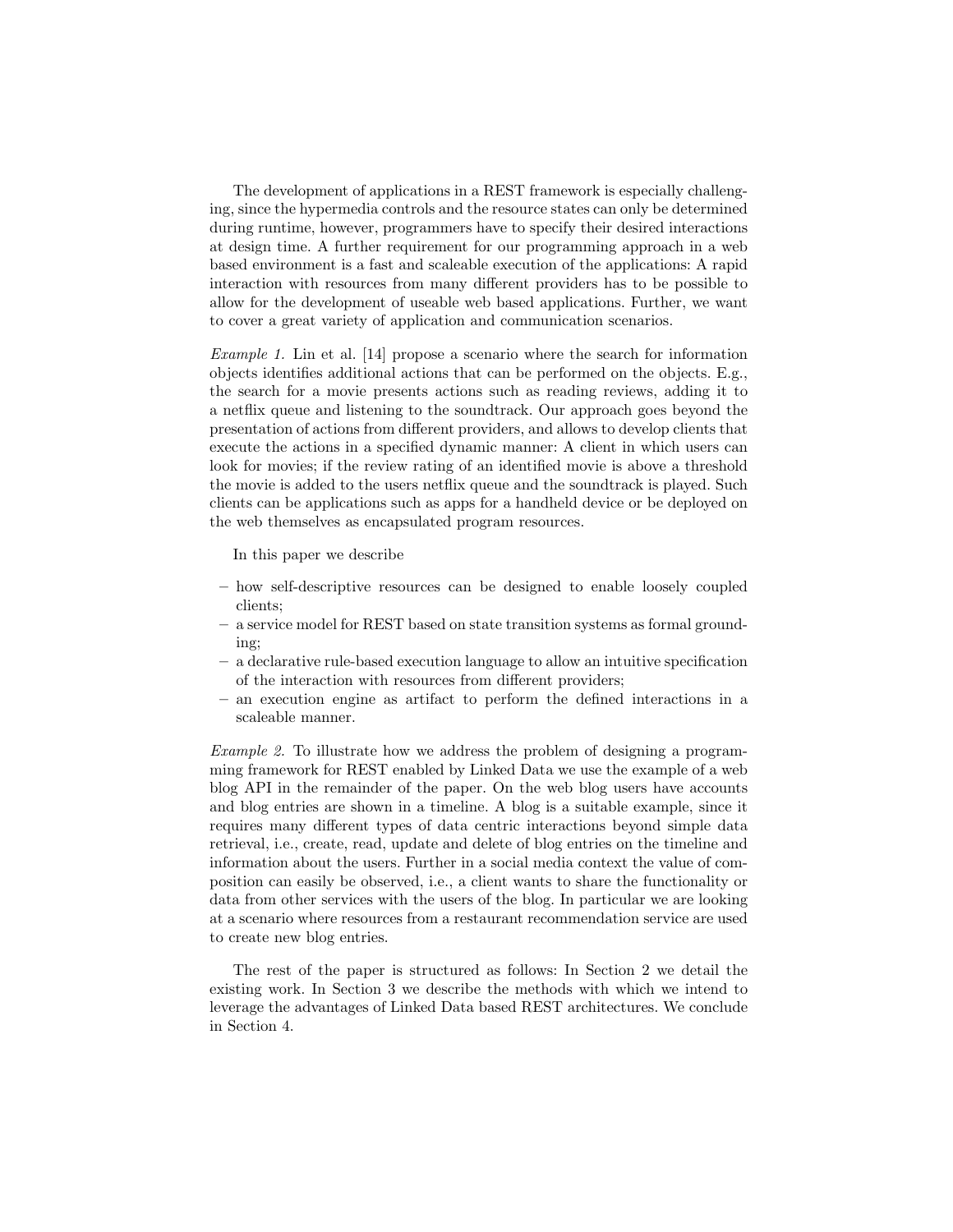# 2 Related Work

Pautasso introduces an extension to BPEL [17] to allow a composition of REST and traditional web services. To allow for a BPEL composition REST services are wrapped in WSDL descriptions.

There are several approaches that extend the existing WS-\* stack with semantic capabilities by leveraging ontologies and rule-based descriptions (e.g., [22, 6, 4]) to achieve an increased degree of automation in high level tasks, such as service discovery, composition and mediation. Those approaches extending WS- \* became known as Semantic Web Services (SWS). An Approach to combine RESTful services with SWS technologies in particular WSMO-Lite [24] was investigated by Kopecky et al. [11]. In contrast to SWS do REST architectures not allow to define arbitrary functions, but are constrained to a defined set of methods and are build around another kind of abstraction: the resource. Therefore our approach is more focused on resource/data centric scenarios in distributed environments (e.g., in the Web).

The scripting language S [3] allows to develop Web resources for REST interactions with a focus on performance due to parallelisation of calculations. In their definition resources can make use of other resources, thus also enabling a way of composing REST services. S does not explicitly address flexibility aspects of REST and has no explicit facilities to leverage hypermedia controls or to infer required operations from resource states.

RESTdesc [23] is an approach in which RESTful Linked Data resources are described in N3-Notation. The composition of resources is based on an N3 reasoner and stipulates manual interventions of users to decide which hypermedia controls should be followed.

Hernandez et al. [10] proposes a model for semantically enabled REST services as a combination of pi-calculus [15] and approaches to triple space computing [5] pioneered by the Linda system [9]. They argue, that the resource states can be seen as triple spaces, where during an interaction triple spaces can be created and destroyed as proposed in an extension of triple space computing by Simperl et al. [20].

Similar to the idea of triple spaces is the composition of RESTful Linked Data resources in a process space, proposed by Krummenacher et al. [12] based on resources described using graph patterns. Speiser and Harth [21] propose similar descriptions for RESTful Linked Data Services. Our approach shares the idea that graph pattern described resources read input from and write output to a shared space. We want to improve on this approach by providing a rigid service model and a more explicit way of defining the interaction with resources.

# 3 Methodology

In this section, we describe in more detail how we want to address the challenges we face in the development of a flexible and scalable programming framework. We address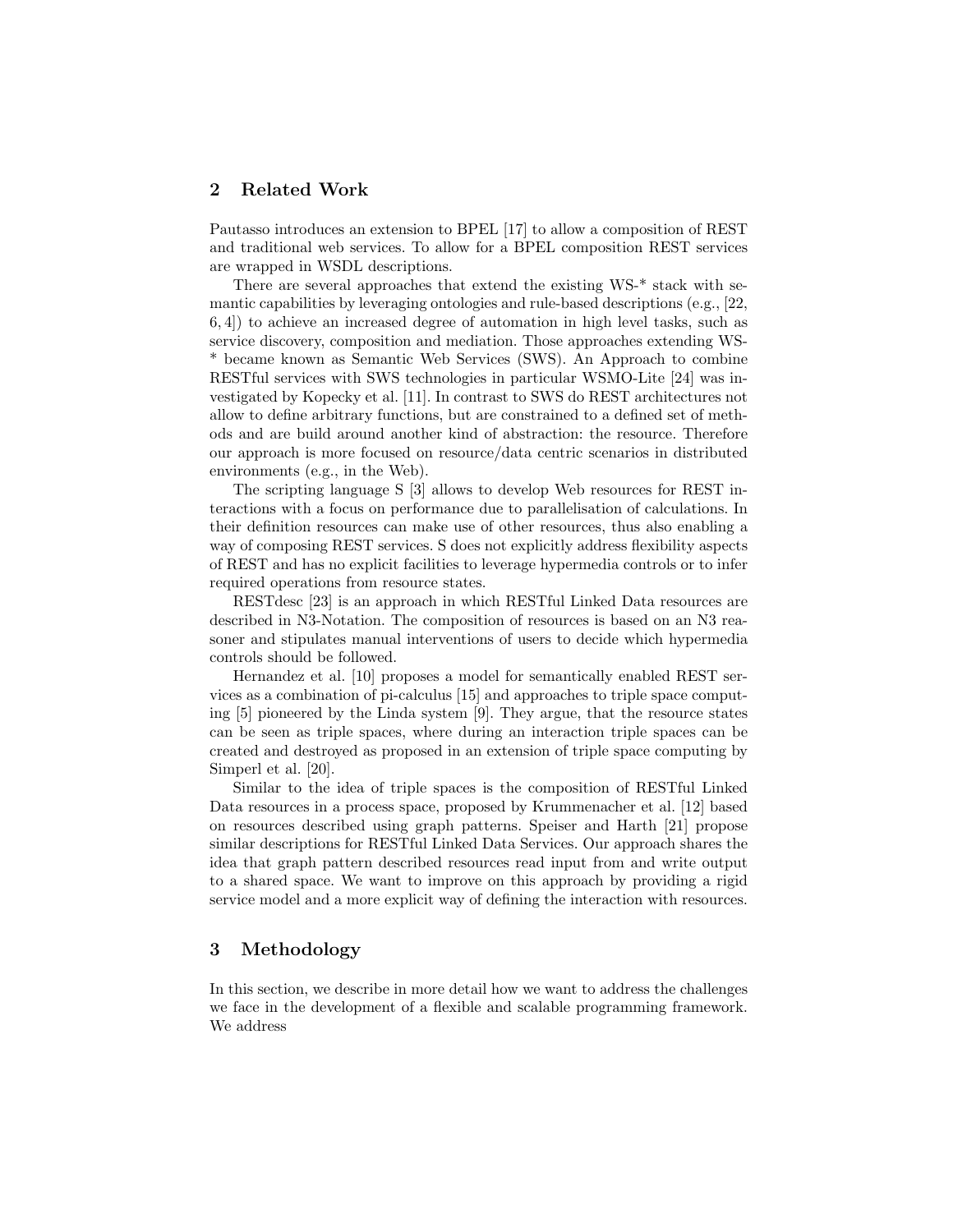- resource descriptions to allow to predict the effect of the execution of a functionality before invocation;
- a formal service model as grounding to describe the interactions that are offered and RESTful Linked Data resources, potentially spread over different servers;
- an execution language to instantiate a concrete interaction between a client and resources, which preserves the adaptability, robustness and flexibility of REST.

#### 3.1 Resource Descriptions

In a RESTful interaction with Linked Data resources only the HTTP methods can be applied to the resources. The semantics of the HTTP methods itself is defined by the IETF<sup>3</sup> and do not need to be explicitly described.

Table 1: Overview of HTTP methods

| Method safe requires input intuition |
|--------------------------------------|
|--------------------------------------|

| <b>GET</b>    | $\mathbf x$ |              | Retrieve the current state of a resource.        |
|---------------|-------------|--------------|--------------------------------------------------|
| OPTIONS x     |             |              | Retrieve a description of possible interactions. |
| <b>DELETE</b> |             |              | Delete a resource                                |
| <b>PHT</b>    |             | $\mathbf x$  | Create or update a resource.                     |
| <b>POST</b>   |             | $\mathbf{x}$ | Send input as subordinate to a resource.         |

Table 1 shows an overview of the HTTP methods. We can distinguish between safe and non-safe methods, where safe methods guarantee not to affect the current states of resources. Further, some of the methods require additional input data to be provided for their invocation. The communicated input data can be subject to requirements that need to be described to allow an automated interaction. Furthermore, the effect on the state of resources an application of a non-safe method has, can depend on the input data. The dependency between communicated input and the resulting state of resources also needs to be described. Therefore, only the non-safe HTTP methods that require input data need further description mechanisms. Note, that states of not directly addressed resources can also be influenced by non-safe HTTP methods that require input data.

The state of a Linked Data resources is expressed with RDF. It is sensible to serialise the input data, i.e., data that is submitted to resources to manipulate their state, in RDF as well. To convey the resulting state change after application of a HTTP method we use RDF output messages. In previous work [16] we analysed the potential of graph patterns, based on the syntax of SPARQL<sup>4</sup>, to describe required input as well as their relation to output messages. The resulting

 $^3$  http://www.ietf.org/rfc/rfc2616.txt

<sup>4</sup> http://www.w3.org/TR/rdf-sparql-query/#GraphPattern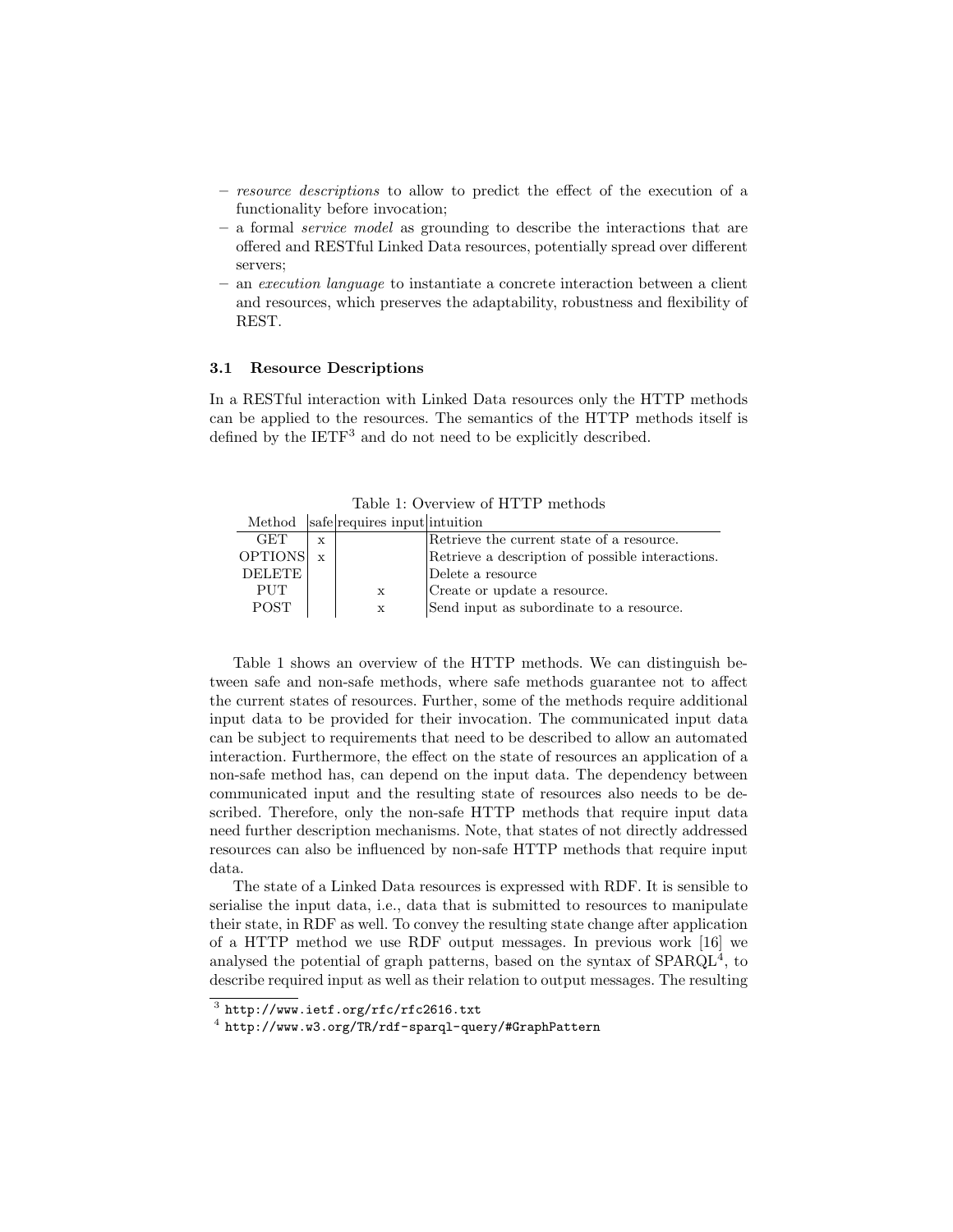graph pattern descriptions are attached to the resource and can be retrieved via the HTTP OPTIONS method on the respective resource. Therefore the resources stay self-descriptive, i.e., their current state can be retrieved with HTTP GET, the possibilities to influence their state with HTTP OPTIONS.

Example 3. In our web blog example the user accounts, the timeline and the blog entries are resources a client can interact with. Further the restaurant recommendations are resources from another service

- Simply reading the blog entry, requires a GET on the entry without any input data and does not change the state of any resource.
- Applying a DELETE on an a blog entry does not require input; its effect is inherently defined by the method: the entry is erased, i.e. a state change.
- Submitting a new entry means to POST input data to the timeline. In a composed scenario the input data can be derived from the restaurant recommendations. The result of the POST is the creation of a new resource. Further, if the input contains optionally a username, a link could be set in the corresponding user account to the newly created blog entry. The information about input requirements and the relation to resulting resource states are described with the graph patterns attached to the timeline.

Figure 1 illustrates the timeline resource of our example, with a set of entries in the current state and the graph pattern that describe how a new entry can be POSTed.



Fig. 1: Self-descriptive resource: current state can be accessed with GET, input/output description with OPTIONS

#### 3.2 REST Service Model

A REST service can be identified with the resources it exposes. An interaction within a REST architecture is based on the manipulation of the states of the exposed resources.

We want to develop a service model, that allows to formalise the functionalities exposed by a service based on Linked Data resources. A formal service model serves as rigid specification of how the use of individual HTTP methods influences resource states and how these state changes are conveyed to interacting clients.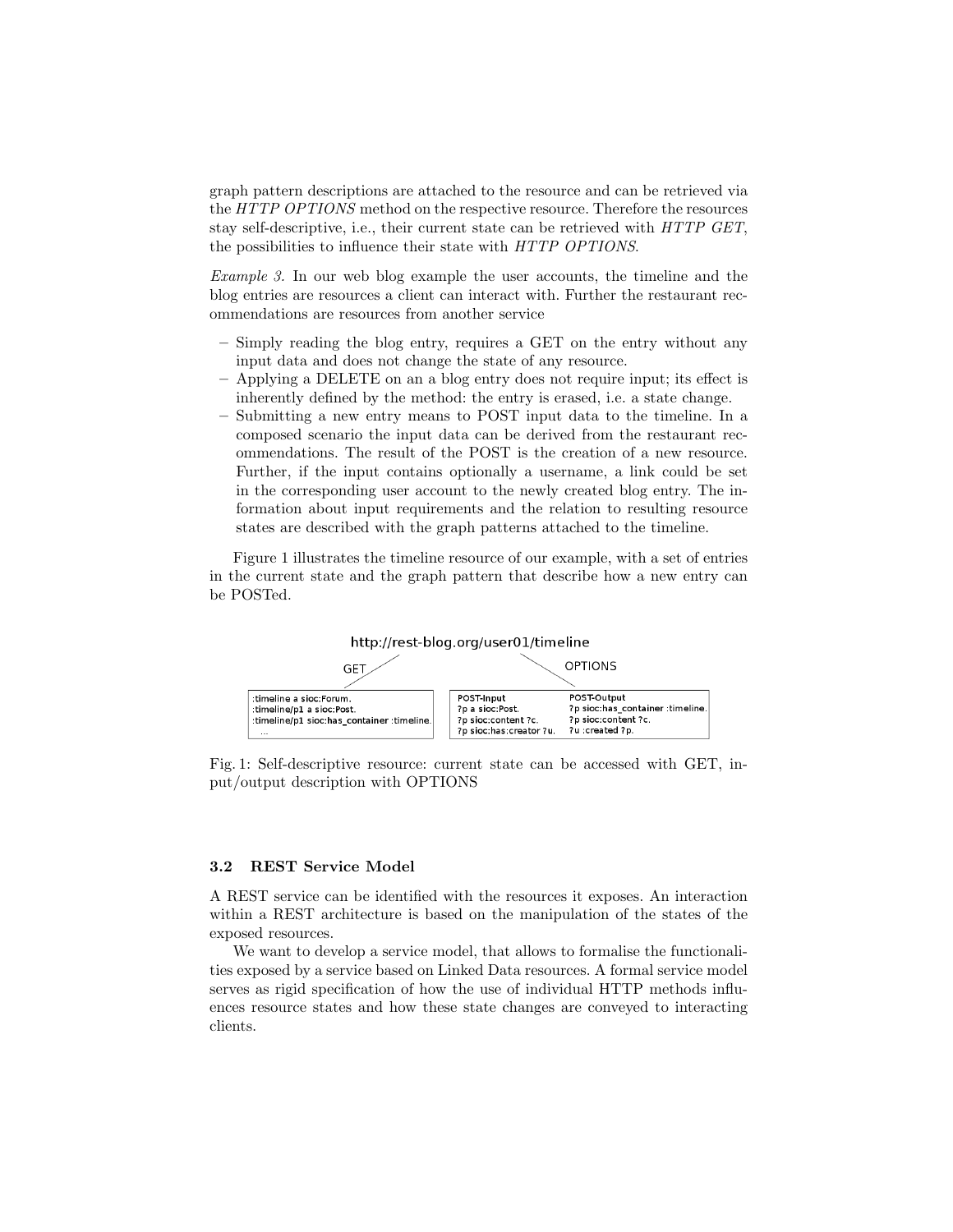We model a Linked Data-based RESTful service as a REST state transition system (RSTS) similar to a state machine as defined by Lee and Varaiya [13]. The behavior of the clients themselves is not in the scope of this model, rather all possible interaction paths of a client with the resources are formalised.

**Definition 1.** An RSTS is defined as a 6-tuple  $RSTS = \{R, \Sigma, I, O, M, \delta\}$  with

- a set of resources  $R = \{r_1, r_2, ...\}$
- $-$  a set of states  $\Sigma = {\sigma_1, ..., \sigma_m}$  with  $\sigma_k = (\bigcup_{r_i \in R} r_i^k)$  a complete state of the RSTS with
	- $r_i^k$  the RDF representation of the state of  $r_i \in R$  in state  $\sigma_k$
- input alphabet  $I = \{(r, g) : R \times G\}$  where
	- G the set of all possible RDF graphs
- output alphabet  $O = \{(c, o) : C \times 2^R$  where
	- $\bullet$  C the set of all HTTP status codes
	- $\overline{R} = \bigcup_{k=1}^m \bigcup_{r_i \in R} \overline{r_i^k}$ , the set of all possible states of all resources
- the set of HTTP methods<sup>5</sup>  $M = \{GET, DELETE, PUT, POST\}$
- update function  $\delta : \Sigma \times I \to \Sigma \times O$ , which can be decomposed in
	- output functions  $\delta_{\mu}^{o} : \Sigma \times I \to O$  for every  $\mu \in M$  given by
		- \*  $\delta_{get}^o(\sigma_k, (r_i, \emptyset)) = (c, r_i^k)$
		- \*  $\delta_{delete}^o(\sigma_k, (r_i, \emptyset)) = (c, \emptyset)$
		- \*  $\delta_{put}^o(\sigma_k, (r_i, g)) = (c, \sigma_{k+1} \backslash \sigma_k)$
		- \*  $\delta_{post}^o(\sigma_k, (r_i, g)) = (c, \sigma_{k+1} \backslash \sigma_k)$
	- state change functions  $\delta^s_\mu : \Sigma \times I \to \Sigma$  for every  $\mu \in M$  given by \*  $\delta_{get}^s(\sigma_k, (r_i, \emptyset)) = \sigma_k$ 
		- \*  $\delta_{delete}^{s}(\sigma_k, (r_i, \emptyset)) = \sigma_k \backslash \{r_i^k\}$
		- \*  $\delta_{put}^s(\sigma_k, (r_i, g)) = \sigma_{k+1}$
		- \*  $\delta_{post}^s(\sigma_k, (r_i, g)) = \sigma_{k+1}$

R defines the set of URI identified resources that are (potentially) exposed by the service. Note that the set of resources can be infinite, since a service can allow to create additional resources.

A state  $\sigma_k \in \Sigma$  in the RSTS is defined as the set of states of all resources that are (potentially) exposed by the service, serialised with RDF. We consider the serialisation of a state of a resource that does not exist to be an empty set. Therefore the complete serialisation of a state in the  $RSTS$  is finite, since only the existing resources have to be described.

The transitions between states are described with an update function  $\delta$  that maps from a state in RSTS and an element of an input alphabet to a state in RSTS and an element of an output alphabet. The elements of the input alphabet I are tuples defining an addressed resource and RDF input data. The elements of the output alphabet O are tuples consisting of an HTTP status code and RDF output data.

 $^5$  For brevity we focus here on the four most important methods. Other methods can be added analougously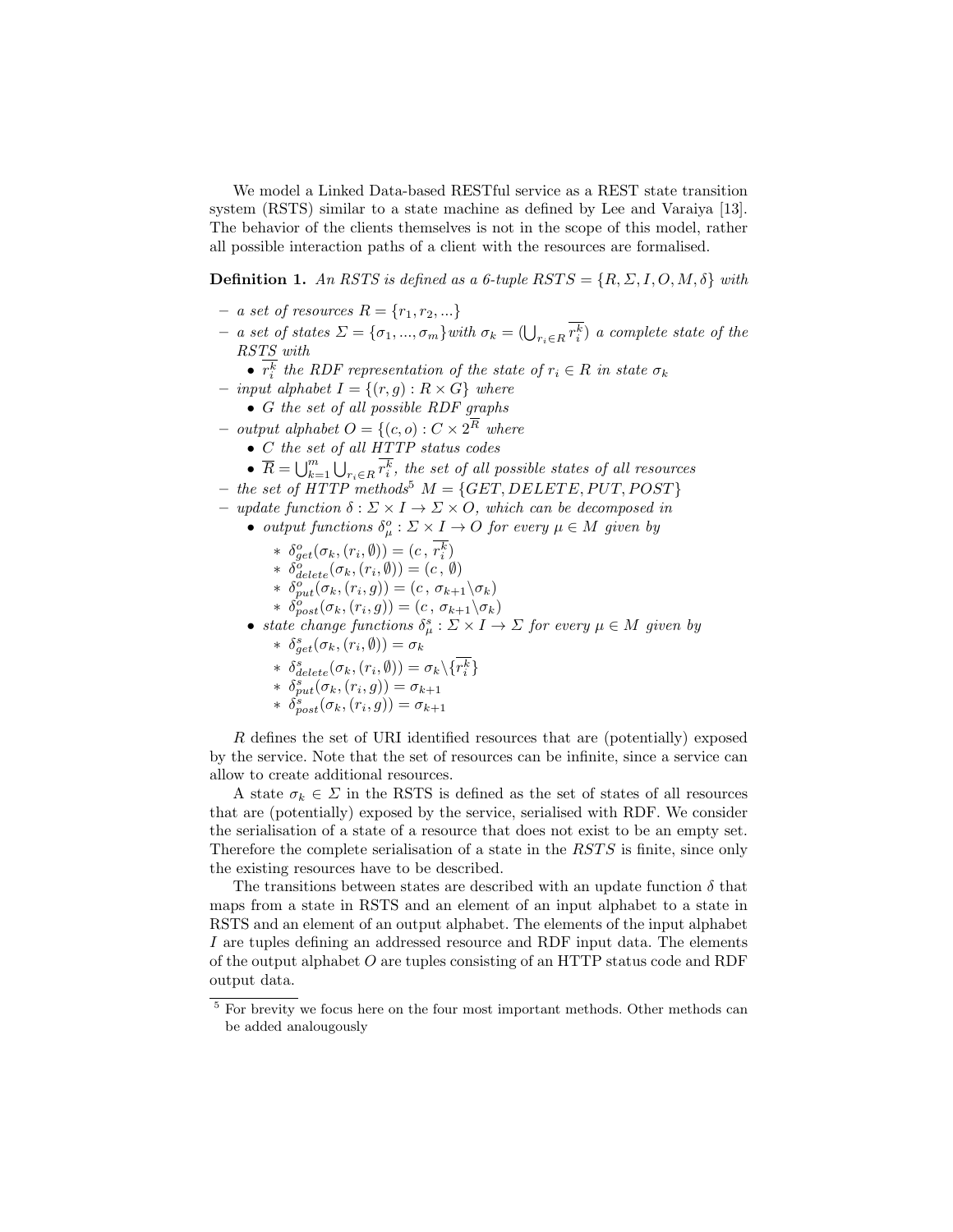The update function can be decomposed in *output functions*  $\delta_{\mu}^o$ , that just maps to the output, and *state change functions*  $\delta^s_\mu$ , that just map to a state, for every HTTP method  $\mu \in M$  respectively.

The intuition behind the state change functions is that a state transition in the RSTS is effected by influencing resource states with HTTP methods. Safe methods that do not change any resource states, describe self-transitions, i.e., transitions that start and end in the same state.

Resources not necessarily allow the use of all HTTP methods. Note that all state change functions are defined for every resource, i.e., every resource can be addressed with all methods: If a resource does not allow for the application of a specific method the state change function describes a self-transition.

The intuition behind output functions is, that the application of an HTTP method on a resource also results in a defined output, that communicates the success with an HTTP status code. Further, the output contains an RDF message that describes the by the HTTP method effected state change.

Figure 2 illustrates a state transition in RSTS where an entry is POSTed to a blog timeline. Note, that a client could derive the input for the POST method from the states of other resources.



Fig. 2: State transition of a RSTS, with excerpts of two states.

The possible interactions with the resources of several services can easily be formalised together in one RSTS as the side-by-side composition [13] of the transition systems of the individual services. Intuitively the side-by-side composition results in an RSTS, whose states contain the set of the states of the resources from both services.

The defined service model serves as formal grounding of the execution language described in Section 3.3. However, the self-descriptive resources are sufficient to define a RESTful services:

- The current state of Linked Data resources and therefore the state of the RSTS - can be accessed as RDF.
- The possible transitions and the state they result in is declared with the graph pattern descriptions.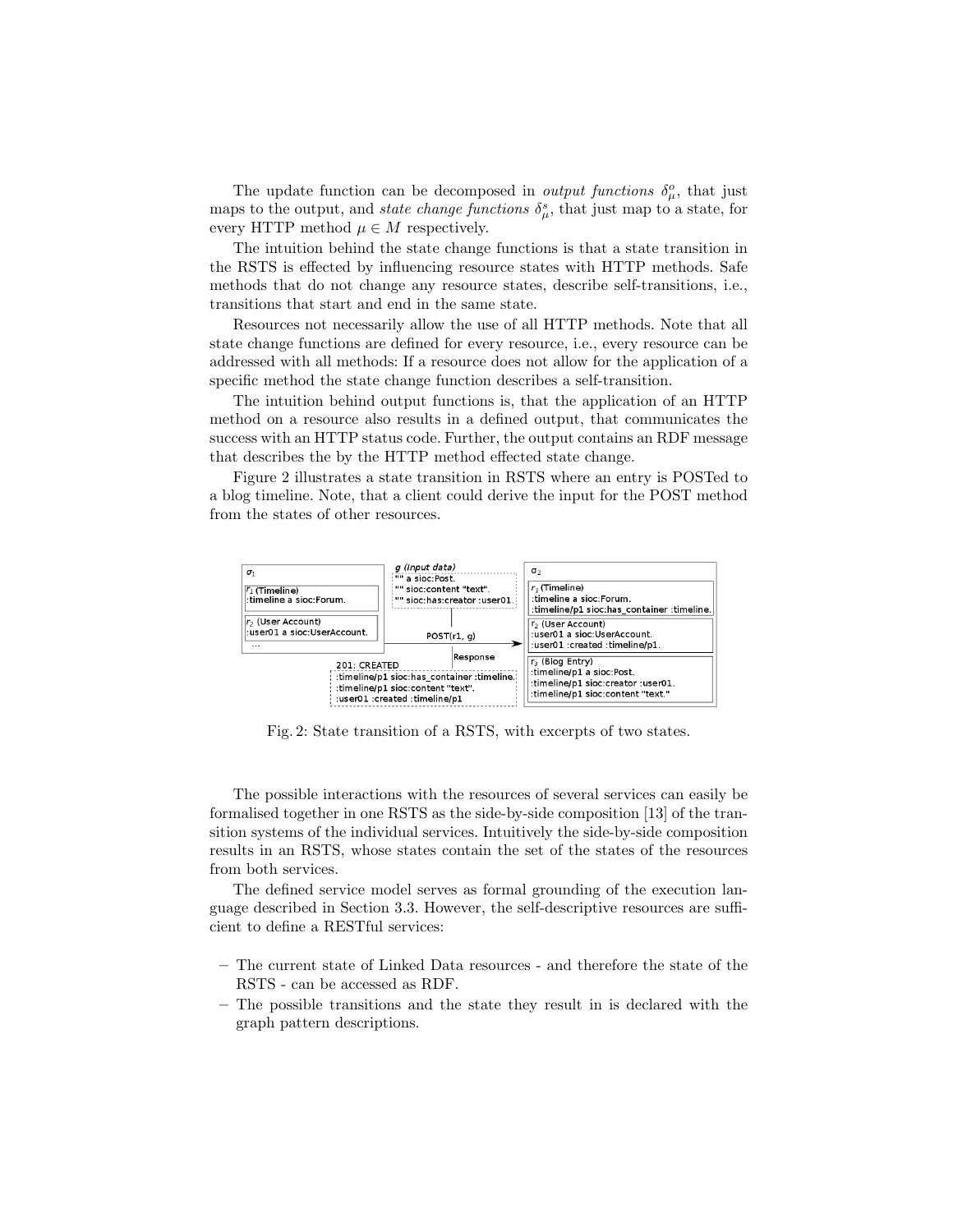#### 3.3 Execution Language

In a resource-driven environment applications retrieve and manipulate resources exposed on the Web. Since the resources can potentially be accessed by a multitude of clients, applications have to react dynamically on the state of the resources. Therefore an important factor in the development of resource-driven applications is the dependency between the invoked transitions and resource states..

**Definition 2.** The dependency between the invoked state transitions  $(i.e.,$  applied HTTP methods) and the states of resources is that

- 1. input data for the transition is derived from RDF detailing the states of resources and/or
- 2. the transition is only invoked if the resources are in a specified state.

*Example 4.* A client might want to post a restaurant recommendations to the timeline of the blog, but only of restaurants in towns the users live in. The restaurant recommendations are resources from another service. The retrieved RDF state representations of the recommendations are used to POST entries to the timeline (1). However, a recommendation is only POSTed if a user account specifies that a user lives in the town of the recommended restaurant (2).

Therefore, state transitions that are to be invoked, have to be defined, to specify the interaction of a client with RESTful Linked Data resources and congruously the desired path through the RSTS. Further the conditions, subject to the current states of resources, under which a specific transition is to be invoked have to be specified.

To allow programmers to formalise their desired interactions we propose a declarative rule-based execution language.

**Definition 3.** A rule  $\rho$  is of the form  $\mu(r)$  :  $-Q$  where  $\mu \in M$ ,  $r \in R$  and  $Q$  a conjunctive query.

The head of a rule corresponds to an update function of the RSTS in that they describe an HTTP method that is to be applied to a resource. The rule bodies are conjunctive queries that allow programmers to express their intention under which condition a method is to be applied. Thus, programmers can define an interaction pattern with a set of rules for their client applications.

The use of conjunctive queries is motivated by the idea that clients have to maintain a knowledge space (KS) in which they store their knowledge about the states of the resources they interact with [12]. KS is filled with the RDF data the client receives after applying an HTTP method, as defined by the output functions of the RSTS. The output always informs the client about the current state after the application of the method.

Concretely SPARQL queries can be employed, which are evaluated over KS. Queries are also used to dynamically, i.e., during runtime

– derive input data from the states of other resources, as stored in KS and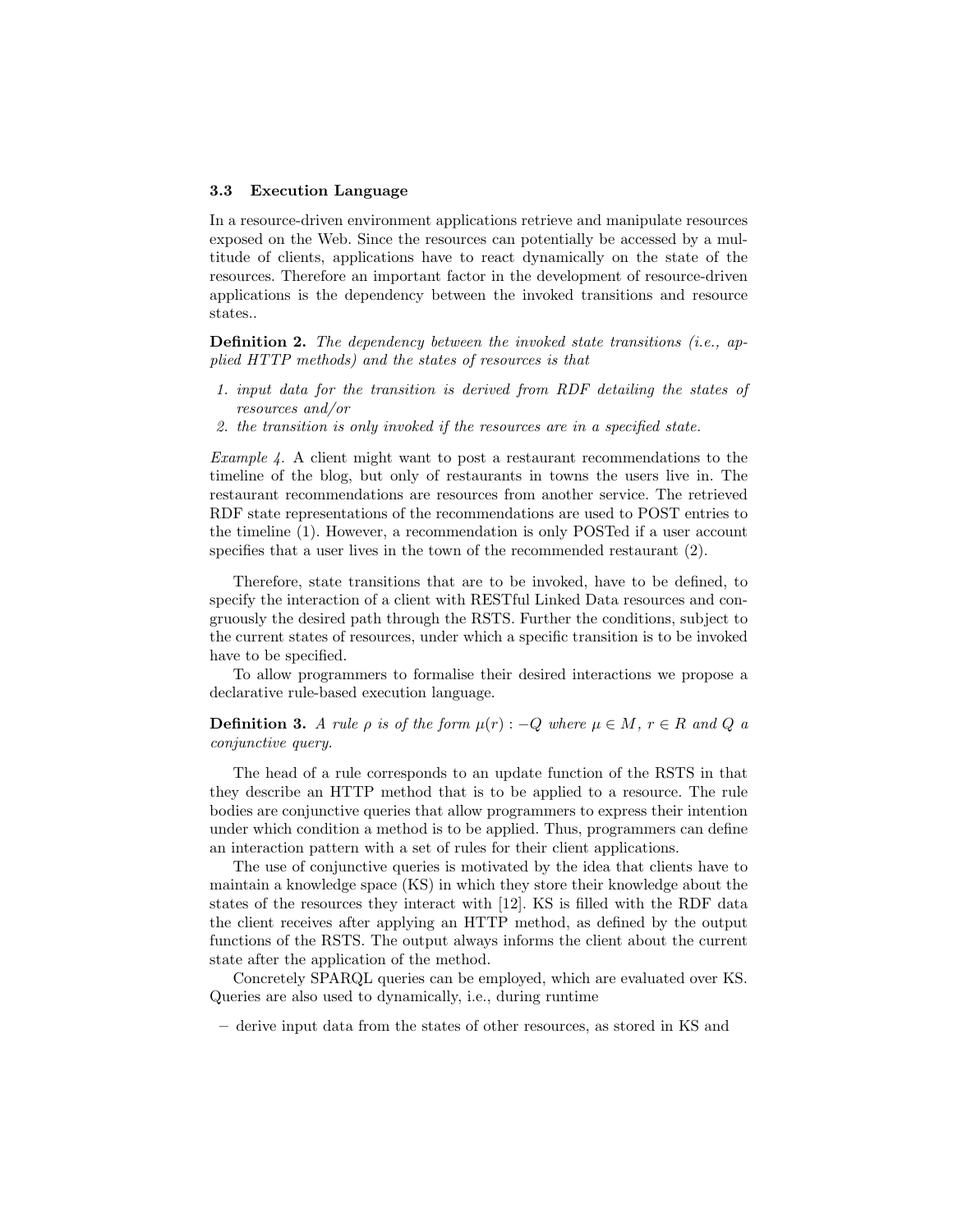– identify the resource an HTTP method has to be applied to, i.e., leveraging hypermedia controls.

To derive input data from the states of other resources, as stored in KS, construct queries can be employed. In case no input is required, an *ask* query is sufficient.

To preserve the flexibility provided by REST our execution language has to be able to make use of links in the resource states to other resources. Rather than specifying a resource explicitly to which a method is applied, a SPARQL select query can be used to extract the URI of the addressed resource from KS.

Example 5. In our Web blog example a user account could provide links to the accounts of the friends of the user. A client that wants to GET data about the friends of a specified user can instead of addressing the friends accounts directly, SELECT the friends from the retrieved data in KS after retrieving the information about the specified user. Thus every time the client performs its interactions the friends are identified at runtime and only the current friends are retrieved.

Further the execution language allows to define input and output of programs as graph patterns. The input pattern describes the structure of data that can initially be imported in KS to start the interaction as defined by the rules. After the interaction is completed the output pattern is evaluated over KS, thus extracting output data as result of the interaction. The notion of input and output allows to deploy the defined interaction itself as a resource in the Web, e.g., as servlet or cgi-bin, which allows to encapsulate the interaction with resources and expose the functionality of a program. Note that the input pattern and output pattern are equivalent to the description pattern of other resources as described in section 3.1.

An interpreter that can be integrated in applications can be used as as execution engine for the rule language. The engine can implements the KS as well as the functionality to invoke an interaction with resources as defined with the execution language.

To achieve a fast scalable interpreter the execution engine can be build similar to a query engine, which allows a multithreaded, parallel evaluation of multiple queries (e.g., based on the Rete algorithm [8]).

To enable a wide variety of applications the engine can include an extension to support the interaction with REST resources that are not based on Linked Data. The engine can store data entities (e.g., binaries, JSON documents) received from such services separately. A triple pointing to a received non-RDF entity can be included in KS, thus the entities can be used in the logic of the execution rules. However, an interaction with such non-RDF entities requires to fall back to a more mashup-like programming approach.

## 4 Conclusion

In this paper we described how Linked Data Resources can be extended with descriptions for RESTful manipulation. The natural extension of Linked Data with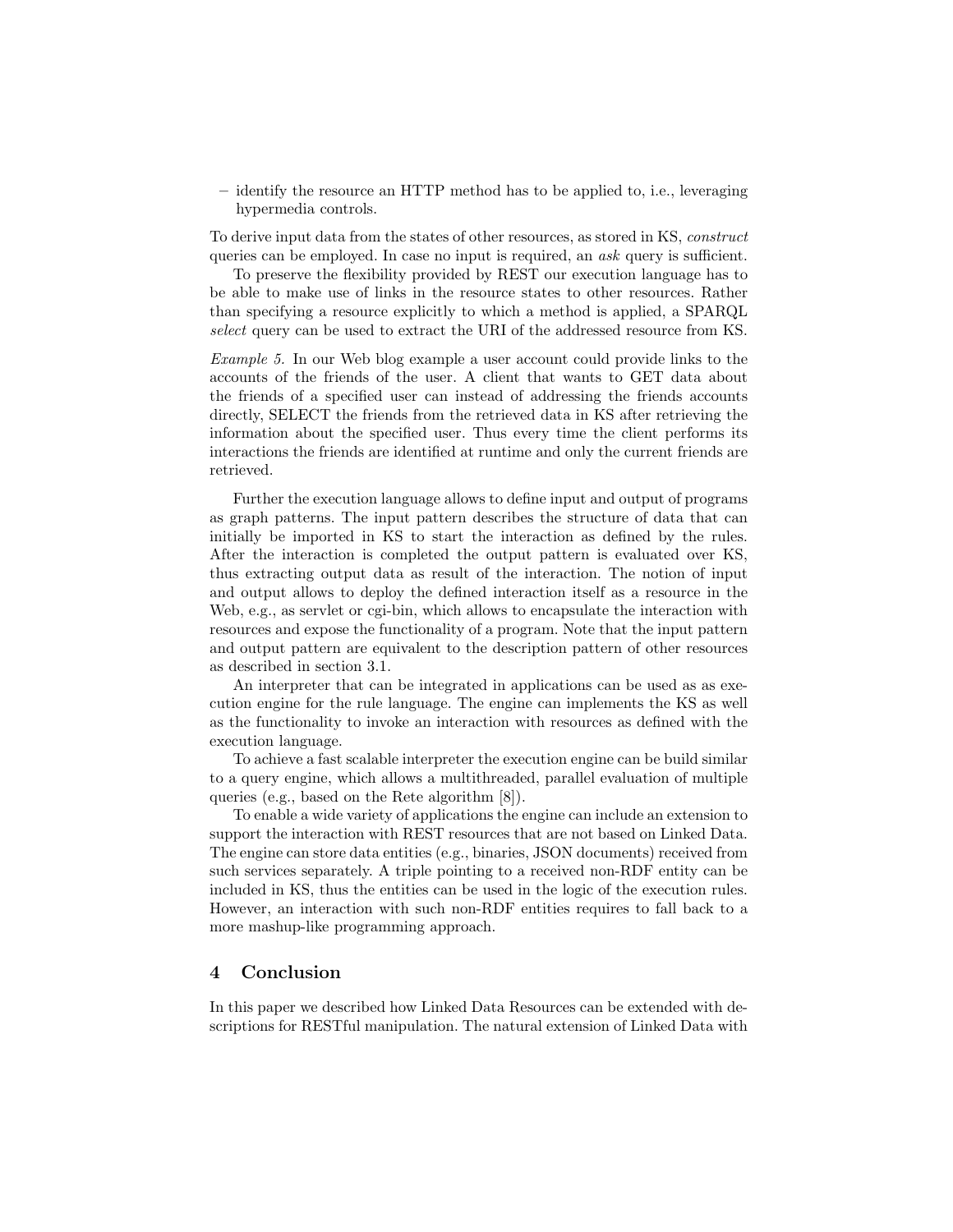RESTful manipulation of resources enables a framework with uniform semantic resource representations for REST architectures. We have proposed to exploit the advantages resulting from the combination of REST and Linked Data in a programming framework for the Semantic Web. We have sketched a declarative rule-based execution language with a state transition system as formal grounding and the challenges we address with these language, i.e., achieving scalability and performance while preserving the flexibility and robustness of REST. Further we outlined an execution engine for the language.

## References

- 1. Berners-Lee, T.: Read-write linked data (Aug 2009), http://www.w3.org/ DesignIssues/ReadWriteLinkedData.html
- 2. Bizer, C., Heath, T., Berners-Lee, T.: Linked data the story so far. IJSWIS 5(3), 122 (2009)
- 3. Bonetta, D., Peternier, A., Pautasso, C., Binder, W.: S: a scripting language for high-performance restful web services. In: PPOPP (2012)
- 4. Cardoso, J., Sheth, A.: Semantic Web Services, Processes and Applications. Springer (2006)
- 5. Fensel, D.: Triple-space computing: Semantic web services based on persistent publication of information. In: INTELLCOMM. pp. 43–53 (2004)
- 6. Fensel, D., Lausen, H., Polleres, A., de Bruijn, J., Stollberg, M., Roman, D., Domingue, J.: Enabling Semantic Web Services: The Web Service Modeling Ontology. Springer (2006)
- 7. Fielding, R.: Architectural Styles and the Design of Network-based Software Architectures. Ph.D. thesis, University of California, Irvine (2000)
- 8. Forgy, C.: Rete: A fast algorithm for the many pattern/many object pattern match problem. AIJ 19(1), 17–37 (1982)
- 9. Gelernter, D.: Generative communication in linda. ACM TOPLAS 7, 80–112 (1985)
- 10. Hernández, A.G., García, M.N.M.: A formal definition of restful semantic web services. In: WS-REST. pp. 39–45 (2010)
- 11. Kopecky, J., Vitvar, T., Fensel, D.: Microwsmo: Semantic description of restful services. Tech. rep., WSMO Working Group (2008)
- 12. Krummenacher, R., Norton, B., Marte, A.: Towards Linked Open Services. In: FIS (2010)
- 13. Lee, E.A., Varaiya, P.: Structure and Interpretation of Signals and Systems. Addison-Wesley (2011)
- 14. Lin, T., Pantel, P., Gamon, M., Kannan, A., Fuxman, A.: Active objects: actions for entity-centric search. In: WWW. pp. 589–598 (2012)
- 15. Milner, R.: The polyadic pi-calculus. In: CONCUR (1992)
- 16. Norton, B., Stadtm¨uller, S.: Scalable discovery of linked services. In: RED (2011)
- 17. Pautasso, C.: Restful web service composition with bpel for rest. DKE 68(9), 851– 866 (2009)
- 18. Pautasso, C., Wilde, E.: Why is the web loosely coupled?: a multi-faceted metric for service design. In: WWW. pp. 911–920 (2009)
- 19. Richardson, L., Ruby, S.: RESTful Web Services. O'Reilly Media (2007)
- 20. Simperl, E., Krummenacher, R., Nixon, L.: A coordination model for triplespace computing. In: COORDINATION (2007)